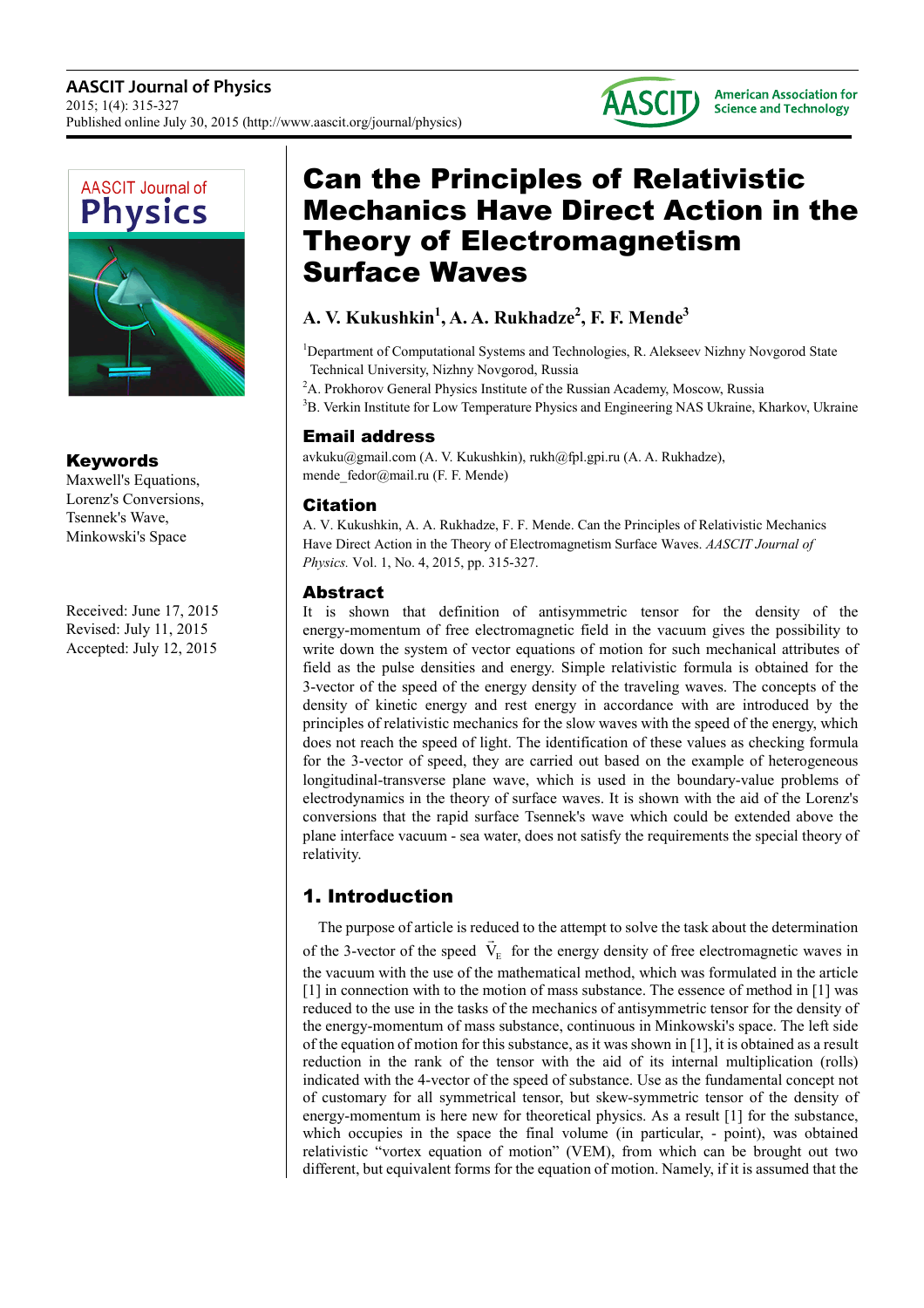time, then VEM passes into the usual relativistic equation of motion Newtonian type [2]. But if it is assumed that it clearly depends only on three space coordinates, then it is obtained by VEM without the terms in the form of particular time derivatives. Specifically, this equation was integrated [1] in the classical limit of low speeds. In a test example of classical two-body problem the advantage of this approach was revealed. Namely, this method, in contrast to the methods, connected with the Newtonian equation, makes it possible to determine immediately all complete and everywhere dense families for all possible trajectories. All information about these families is placed in certain that determined from the method in [1]. The analytic complex variable function (material plane of motion it is substituted by equivalent complex plane). Thus, it is possible to assert that the mathematical approach, based on the use in the tasks of the mechanics of the antisymmetric tensor of the density of energy-momentum, has its advantages, at least, in the stationary case, which was examined [1] in the specific objectives of using this approach for the mechanics. The task, which is solved in this article, it is reduced to an attempt at the transfer of this method of the formulation of the tasks of mechanics to the tasks of electrodynamics. Motivation consists of the following. The field is had the characteristics of the mechanical system: the vector density function of pulse  $\vec{g}$ and the scalar density function of the energy *W*. However, in the theory of electromagnetism [2-4] is absent equation or the system of equations of motion, which mutually connect these two functions, from where it would be possible to define explicit expression for the 3-vector  $V_{E}$ , of characteristic at the arbitrary point of Minkowski's space both the direction and the velocity of the displacement of the energy density of the field of free wave. To extract information about this of very Maxwell equations is impossible in principle, since. these are mechanical equations and therefore they do not include 3-vector  $V_E$  explicitly. Idea about the fact that this vector implicitly is present in the vector  $\vec{g}$ , for the mass-free substance, such as is electromagnetic field, it is in drastic contradiction with the special theory of relativity (SR). And although Umov's formula for the speed of energy widely is used in the applied electrodynamics [5, 6] from the point of view SR its use here it bears palliative nature. This is evident from the fact that for the calculations of the speed of energy, which give reasonable answers, into this formula must be substituted the certain averaged or integral values of the input there quantities [5, 6], while the speed of the energy density of field it must be the value, accurately determined at any arbitrary point of Minkowski's space. The fact that palliative solution of problem gives, nevertheless, reasonable results, held in control the development of the theory of the motion of energy of electromagnetic waves in the relativistic river bed. Finally, this badly affected the development of theory that it had also, until now it has negative consequences in the applications.

3-vector of the speed of material point clearly depends only on

There is one clear example, which will be examined in the article, when this question has decisive importance for the practice. In it the discussion will deal with the proof of possibility or impossibility of natural occurrence of rapid surface waves (SW), i.e., waves with the phase speed, which exceeds the speed of light in the vacuum *c*. Do possess similar waves physical sense it depends on that how is correlated the phase speed of simple harmonic wave  $V_{ph}$ , with the speed of the displacement of its energy. This question is, thus, the main thing for resolution of a question about the physical sense SW Tsennek's wave in which  $V_{ph} > c$  and it is rapid SW, hypothetically capable of freely being extended above the locally flat surface of sea (and of land), which would make it possible to use it in the systems of distant radio communication and in the radars of surface wave. Everything depends on that, is more or less *c* the velocity of propagation of energy density  $V_{E}$  this rapid SW. Since this question was not raised in the scientific literature until most recently [7], first by this, probably, it is possible to explain that the fact that the scientific discussions about the physical sense of this wave last already more than hundred years and in no way they can end. Background of the question concerning SW Tsennek's wave is illuminated, for example, in [7] and we will not concern it. However, the last turn of this discussion arose in 2012, immediately after the appearance of an article [7], in which it was shown that the group velocity  $V_g$ , SW Tsennek's wave (but, therefore, also the speed of the displacement of its energy, since. wave is weakly dissipative), as  $V_{ph}$ , it is more *c* and, therefore, it cannot be carried to the physical waves. However, is not agreeable the author of work which on [8], the basis of the use only of one palliative Umov's formula it attempts to prove with this that in the weakly-dissipative limit can occur the situation, when  $V_g > c$ , while  $|V_E| < c$ . In other words, defending the wave of price list by any price, the author [8] asserts that in nature is a special case, when in the limit of vanishingly low losses of electromagnetic energy theorem M. Leontovich [5]:  $|V_{E}| = V_{g}$ , it is not accurate. From this evidently, how a great significance for the practice has a question of correct relativistic, but not palliative, the determination of vector  $V_{E}$  in the theory of electromagnetism.

Returning to our theme, let us note that in [1] it was noted that the 4-vector, formed from the values  $\vec{g}$  and  $c^{-1}W$ , from a formal point of view can be considered as the value, similar to 4- potential in the field theory, from where appears the possibility of determining the antisymmetric tensor for the density field of energy-momentum. Hence one step to the record of relativistic VEM, which includes value  $\vec{V}_E$ explicitly. All this was executed in [1] in connection with the influential substance. Now the same must be made for the mass-free substance, i.e., for the field with the infinite radius of action and to look, which will leave this. Indeed the energy density and pulse of electromagnetic field, in contrast to the same values for the influential substance, in the first place, of value being varied in the time and, in the second place, which is extremely important, for the mass-free field there does not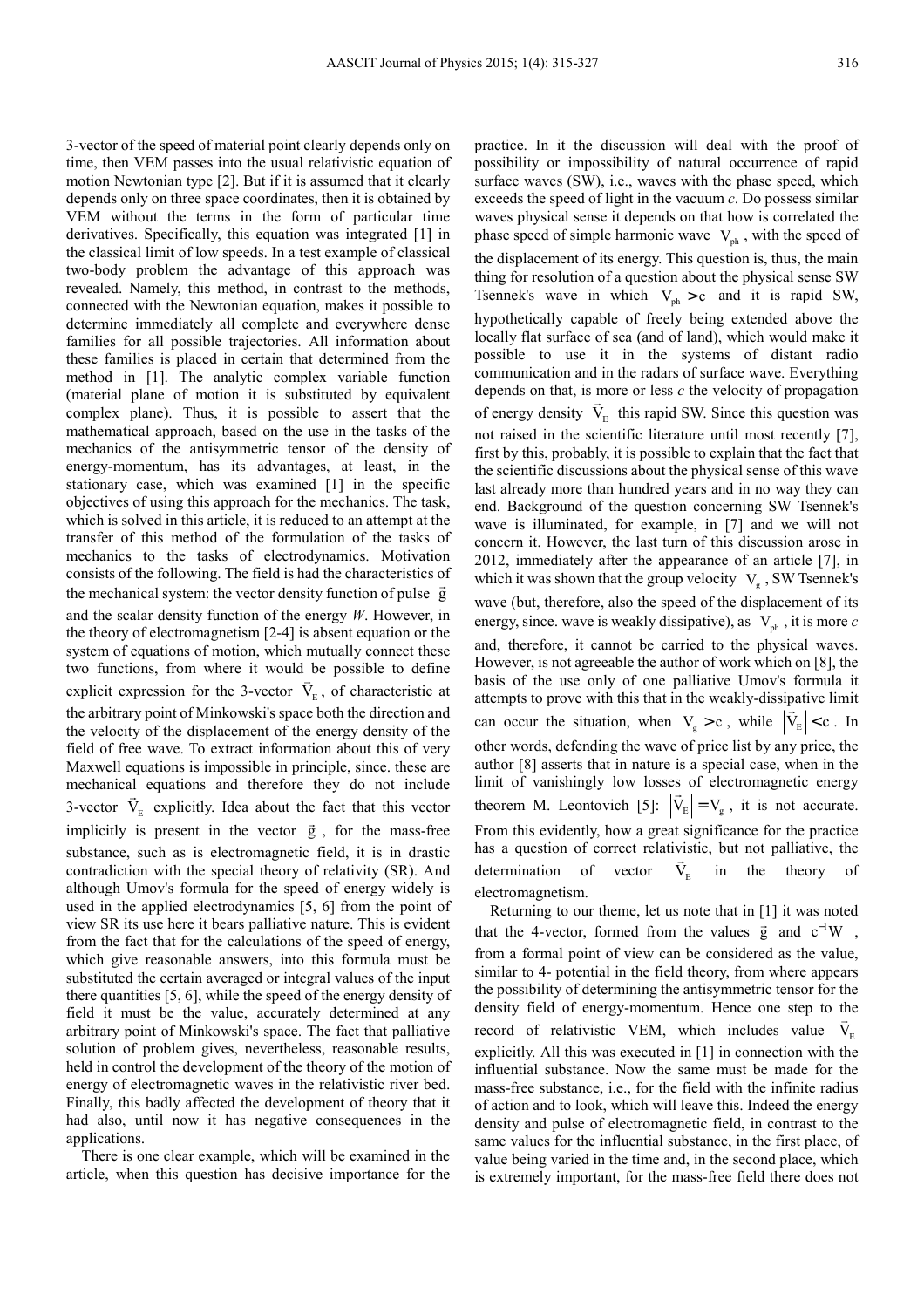exist the associated frame of reference (AFR). However, for the last point there is an exception of in the form retarded waves. This, for example, slow SW, existence of which no one doubts. For them it is possible to indicate AFR. In accordance with by the principles of relativistic mechanics from this it follows that the functions for the density of kinetic energy and rest energy must be determined and identified for such waves. It is necessary to explain that this for the energies in connection with to wave processes? First, this, until now, it was not made, while need there exists, but, in the second place, on this must depend the formulation of equations of motion and generally very theory of the motion of energy of electromagnetic waves.

### 2. Equations of Motion for the Pulse Densities and Energy of Field Relativistic Formula for the 3-Vector  $\frac{\rightarrow}{\mathrm{V}_{\mathrm{E}}}$

The mechanical attributes of field,  $\vec{g} = \sum^{3}$  $\sum_{i=1}$  5i $v_i$  $\vec{g} = \sum g_i \vec{e}_i$  $\vec{g} = \sum_{i=1}^{3} g_i \vec{e}_i$  and  $c^{-1}W$ , are united into the 4-vector of the energy density of the pulse [2]:

$$
\vec{P} = \vec{g} - (W/c)\vec{e}_4, \qquad (1)
$$

$$
\vec{g} = c^{-2}\vec{S},\qquad(2)
$$

where  $\overline{S}$ is Poynting's vector [2], e is the three-dimensional unit vectors of fixed Cartesian frame of reference (CFR) in Minkowski's space,  $\vec{e}_4$  is the corresponding temporary unit vector. Poynting into [5] established that for the arbitrary electromagnetic field in the vacuum, the values, entering in (8), are expressed as the vectors of field as follows:

$$
\vec{S} = c \left[ \vec{E} \times \vec{B} \right],\tag{3}
$$

$$
W = \frac{1}{2} (\vec{B}^2 + \vec{E}^2) = W_B + W_E.
$$
 (4)

Furthermore, for the identification of the value of the energy density of the rest of the retarded (surface) waves by us will be necessary expression for one of two 4-scalars of the field [3]:

$$
\eta = \frac{1}{2} (\vec{B}^2 - \vec{E}^2) = W_B - W_E.
$$
 (5)

Let us note that in  $(3-5)$ , as it is everywhere lower in similar cases, before the bracket in the right side of the formula is omitted the coefficient  $(4\pi)^{-1}$ . Generally speaking, the invariant of field (5) is calculated usually from the formula  $F_{\alpha\beta}F^{\alpha\beta}$  3, where  $F_{\alpha\beta}$  is the tensor of field. It is clear that the invariant can be determined with an accuracy to material

constant,  $CF_{\alpha\beta}F^{\alpha\beta}$  with other one or sign or another. In the determination (5) as the constant accepted the number  $C = (8\pi)^{-1}$ , but with the equal success by this number could be and  $C = -(8\pi)^{-1}$ . Then 4- scalar would have a form:

$$
\eta = W_E - W_B \,. \tag{6}
$$

Essential is the fact that the record in the form  $(5)$  or  $(6)$  this invariant, in contrast to second 4-scalar EB 3, directly connects it with the concept of energy density. In (5) it is a difference in the energy densities of magnetic and electric field, while in  $(6)$  – vice versa. For us important is here the fact that the property of the invariance of 4-scalar  $(5)$  or  $(6)$ according to the sense can be used for the identification of the value of the energy density of the rest of wave. Actually, rest energy of any object – of material body or wave – must not depend on that, in which state is this object, in the state of rest or motion. In this sense, in the case of field, the property of the invariance of value (5) or (6) is necessary. For this 4-scalar  $\eta$ by us it will be necessary. From other side, value  $\eta$ , the defined by us as difference in the densities of corresponding energies of two pour on, so that it could be identified as energy density (rest), it must be the value of positive at any point of space and at any moment of time. For the retarded waves, depending on the polarization of wave, everywhere positive there can be either the value, determined in (5), or respectively in (6). For this very reason, in principle, for the determination η1 can be urgent both formulas, (5) and (6).

It is necessary to say that the main property of the invariance of 4-scalar (5) in the connection with the fact that it, in the essence, characterizes in the traveling wave the positive value of the scarcity of the energy density of its electric field in comparison with the energy density of its magnetic field, in physics, until now, how we know, application it did not find. For example, g. Beytmen in its known book [9] limited only to the fact that he used information about the numerical value η for the classification fields on as follows. He called fields, for which is satisfied the condition  $\eta \neq 0$ , by those not selfed-adjoin, and field, for which is satisfied the condition

$$
\eta = 0\tag{7}
$$

by respectively self-adjoined. However, at present in the theory of electromagnetism a similar terminology is used in other sense. Therefore in order not to introduce confusion, we will call the fields, which g. Beytmen was called non-self-adjoint, longitudinal-transverse, and the fields, which satisfy condition (7) - by transverse, as this occurs actually. For the longitudinal-transverse waves (for example, SW) occurs the inequality:

$$
\left| \vec{V}_{E} \right| < c \tag{8}
$$

<sup>&</sup>lt;sup>1</sup> Is possible to leave one determination (5), that we will make. Then, if  $\eta$  everywhere negative function, then for the energy density of the rest of wave should be accepted value  $\eta$  with the opposite sign.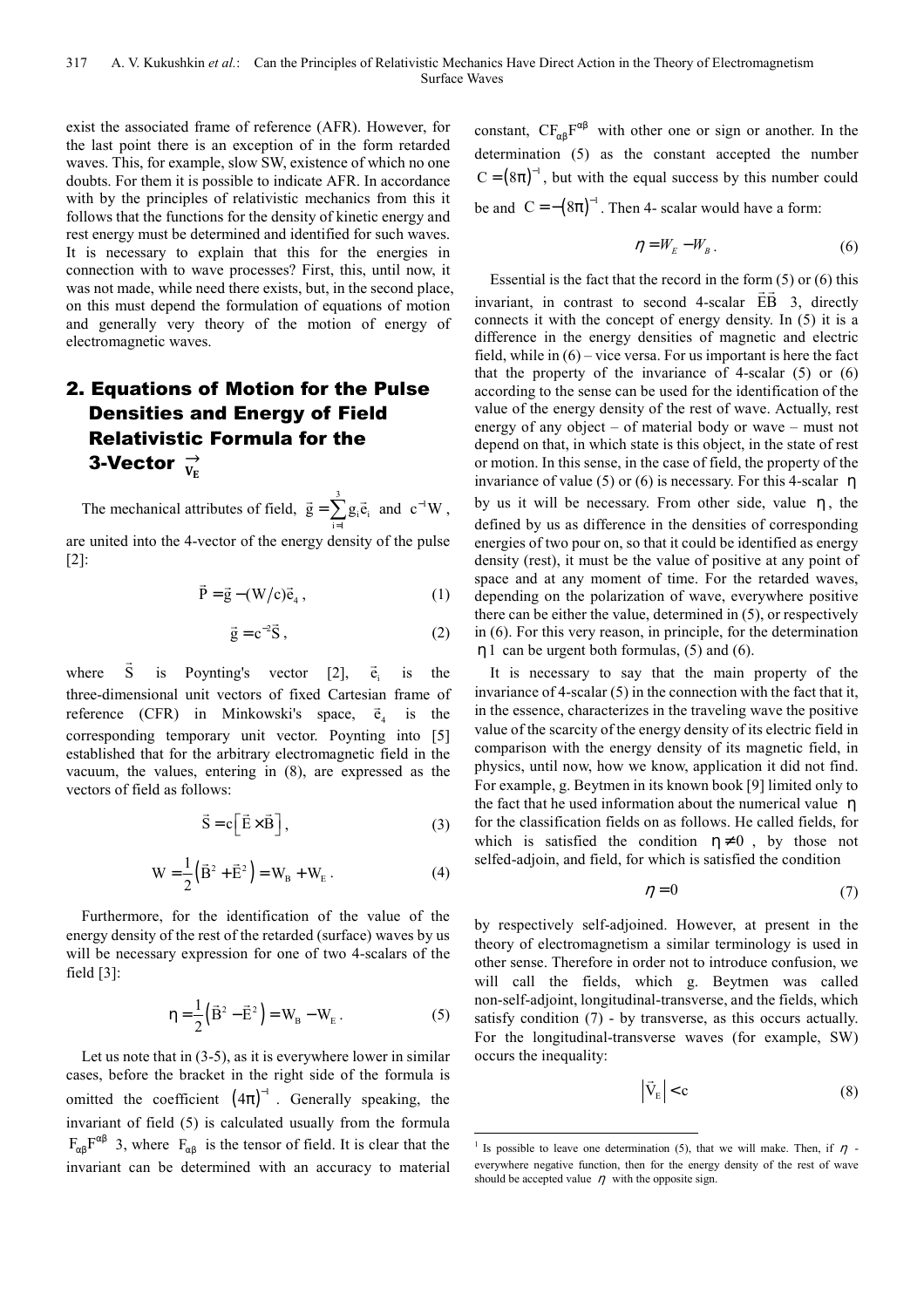and we have respectively for the transverse,

$$
\left|\vec{V}_{E}\right| = c \tag{9}
$$

For SR these are absolutely different situations. In the present work larger attention will be given to the first case. Actually, this case is special interest, since. for such waves can be indicated AFR. Consequently, in the complete agreement with the principles of relativistic mechanics the density of the total energy of wave in CFR must consist of two terms:

$$
W = W^{(k)} + W^{(r)}, \left(W^{(k,r)} > 0\right),\tag{10}
$$

where  $W^{(k)}$  is the density function of kinetic wave energy, while  $W^{(r)}$  is the density function of its rest energy. That this for the energies, until it is unclear, but the principles of relativistic mechanics are universal, and wave energy cannot be exception. Is clear only one that for the case (8) there is moving hatching (subsequently – twice hatching) AFR, which is differed from all other moving inertial reference systems in terms of the fact that it moves in the direction of the motion of wave energy with speed  $V = |V_E| < c$ , that it means that first term (10) in prime AFR is connected to neutral:

$$
W^{\prime(k)} = 0. \tag{11}
$$

This energy density of rest is converted to AFR (with the use of Lorentz conversions) by means of the additional multiplication of expression (3) (undertaken with the correct sign) to the Lorenz factor. Rest energy of wave in some final volume in AFR taking into account relationship for the elements of volume,  $dV = \gamma^{-1} dV'$  (taking into account it is Lorentz the decrease of lengths), after the integration for it of energy density remains, thus, the same, what it was in the fixed frame of reference (CFR). This is required for the identification of rest energy of wave. It is obvious that a condition (11) according to its sense can be used for determining the numerical value of scalar  $|V_{E}|$ . This is the most universal method of enumerating the speed of wave energy, since. on the direction of the motion of the inertial reference systems of no limitations it is superimposed.

For the case (8) ( $\eta \neq 0$ ) the following relationships are important. Namely, if  $\eta \neq 0$ , then two formulas are equivalent to expression (3):

$$
W_{\rm B} = W_{\rm E} + \eta \tag{12}
$$

Substituting them on the turn in (10), we will obtain the relationship, in one case,

$$
W = 2W_E + \eta, W = E^2 + \eta,
$$
 (13)

other respectively

$$
W = 2W_B - \eta, W = \vec{B}^2 - \eta,
$$
 (14)

Comparing  $(12)$  and  $(13)$  s  $(10)$ , we conclude that two cases

are possible:

a) 
$$
\eta > 0, W^{(k)} = 2W_E = \vec{E}^2, W^{(r)} = \eta.
$$
 (15)

b). 
$$
\eta < 0, W^{(k)} = 2W_B = B^2, W^{(r)} = -\eta.
$$
 (16)

Thus, for the case of longitudinal-transverse waves the principles of relativistic mechanics in the connection with the relativistic apparatus for electrodynamics make it possible to identify both the kinetic wave energy and its rest energy. The only necessary and second-order condition remains in this case requirement (i), that function  $\eta$  it must be fixed at any point of Minkowski's space. It must be either positive or negative at any point of Minkowski's space. Otherwise it is not possible to determine kinetic wave energy, since. it is not possible to determine its rest energy. This requirement is extremely important for the theory of electromagnetism, since. the principles of relativistic mechanics are general for physics.

Let us note that the case of purely transverse waves easily is obtained from the formulas as a result of the passage to the limit given above  $\eta \rightarrow 0$ . Actually, in this case we have  $W^{(r)} = 0$ ,

$$
W^{(k)} = W \t\t(17)
$$

$$
W_{B} = W_{E}, \left( W_{B}^{(k)} = W_{E}^{(k)} \right). \tag{18}
$$

In other words, kinetic wave energy is its total energy and, furthermore, in this energy there is no scarcity of its one component in comparison with another. The well known in physics symmetry of energies of electrical and magnetic field, characteristic for the traveling waves, occurs. However, this case in this work we examine will not in detail be, but let us only note that for the transverse waves the total energy of wave and kinetic  $-$  of concept synonymous. This absolutely not so for longitudinal-transverse wave of equations of motion for the energy density of the traveling waves does differ little in the mathematical aspect from the conclusion of Maxwell's equations in the vacuum. Therefore the details of conclusion for abridging the text we will omit, after noting only following.

Initial value undertakes the 4-vector (1), above which with an accuracy to sign 1 it is carried out the same operation, as in the electrodynamics [2, 3] above the 4-potential for obtaining the expression for the antisymmetric tensor (bivector) of the field:

$$
\vec{T} = T_{\alpha\beta} = -\nabla \times \vec{P}, \qquad (19)
$$

where  $\nabla = \sum^4$  $\sum_{i=1}$ <sup>U</sup><sub>i</sub> v<sub>i</sub> e  $\nabla = \sum_{i=1}^{4} \partial_i \vec{e}_i$ ,  $\partial_i = \partial/\partial x_i$ ,  $x_4 = ct$ . When deriving the

Maxwell equations in the vacuum they enter further thus. The tensor of field  $F_{\alpha\beta}$  they symbolically multiply internally with

Hamilton's 4-operator  $\nabla$ . As a result the rank of tensor is reduced by one, and the new 4-vector, which they make level with zero, is formed. The first group of Maxwell's equations hence is obtained. The second group is obtained as a result the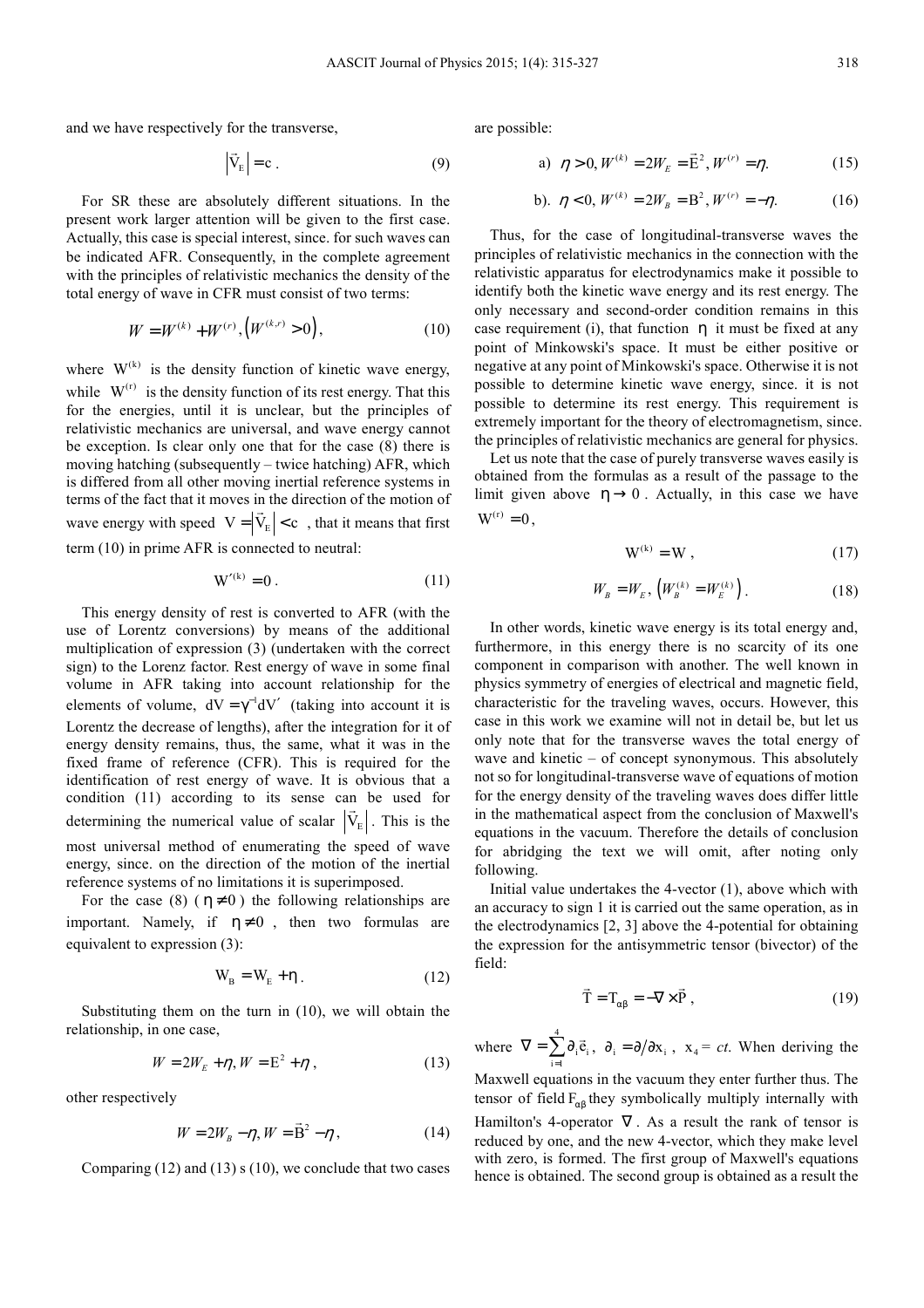external multiplication of tensor with Hamilton's operator (it searches for external derivative of tensor). Is formed the tensor of the third rank (3-vector 2), to which in Minkowski's space from a geometric point of view [2] of dualen the specific 4-vector. Equalizing it to zero, the second group of Maxwell's equations is obtained. The mathematical method of obtaining the relativistic equations of motion for the energy density of the traveling waves will differ from this only in terms of the fact that in the operations of reduction and respectively increase in the rank of tensor (20) is used not the operator Hamilton, but the 4- vector of the speed [1] of the substance  $^2$ ,

$$
\vec{u} = \gamma (\vec{V}_{E} - c\vec{e}_{4}), \qquad (20)
$$

which in this case characterizes not the density of inert mass, but the density of kinetic wave energy. In other words, by energy density in (1) should be understood the density of kinetic wave energy,

$$
\vec{P} = \vec{g} - (W^{(k)}/c)\vec{e}_4, \qquad (21)
$$

In fact, connecting up the operations indicated the tensor of the density of the energy-momentum of the moving wave with the 4-vector of its speed of energy (21), not simply there is no sense to include in 4-vector (1) the energy density of the rest of wave, completely indifferent to the reaction of the mechanical attributes of system to the process of motion, but this it would be large error. Here there must not be no reservations, and we still will return to discussion of this question and will prove this. Lowering ever more or less standard intermediate conversions, after using in them formula (2), let us extract the eventual result of in the form two new 4-vectors:

$$
\dot{\vec{P}} = \gamma c^{-2} \left\{ \dot{\vec{\sigma}} - \left[ \vec{V}_{E} \times \text{rot}\vec{S} \right] - c^{-1} (\vec{V}_{E} \cdot \dot{\vec{\sigma}}) \vec{e}_{4} \right\},\tag{22}
$$

$$
\dot{\vec{U}} = \gamma c^{-2} \left\{ c^{-1} \cdot rot \vec{S} + c^{-1} \left[ \vec{V}_{E} \times \dot{\vec{\sigma}} \right] - \left( \vec{V}_{E} \cdot rot \vec{S} \right) \vec{e}_{4} \right\},
$$
 (23)

where

 $\overline{a}$ 

$$
\dot{\vec{\sigma}} = \partial \vec{S} / \partial t + c^2 \text{grad} W^{(k)}.
$$
 (24)

Vector (22) (as (23) it possesses the physical dimensionality of temporary derivative (internal substantive time derivative of the appropriate tensor) from the pulse density (for this and it was necessary in the conversions to use not a standardized value of 4-speed). Consequently, relativistic equation of motion for a similar substance will come out, if we make level 4-vector (22) with the 4-vector of the density of the external forces, which act on the substance 3 (with the possible calculation of the forces of self-force). Since it is assumed that in the difference, for example, from gluon, electromagnetic field it is not charged, in the right side of the equation of motion it will stand zero. This there will be the equation,

which determines the energy-kinematics of field. However, its one it will be insufficient for the solution of the entire problem<sup>4</sup>. This equation should be supplemented, after making level with to zero 4-vectors (23). After this, as can be seen from expressions (22, 23), is formed the following complete system of vector equations in the 3d-space for determining the energy-kinematics of free wave pour on in the motion:

$$
\dot{\vec{\sigma}} = \left[ \vec{V}_{E} \times \text{rot}\vec{S} \right],\tag{25}
$$

$$
\vec{V}_{E} \cdot \dot{\vec{\sigma}} = 0, \qquad (26)
$$

$$
c^2 rot\vec{S} = \left[\dot{\vec{\sigma}} \times \vec{V}_E\right],
$$
 (27)

$$
\vec{V}_{E} \cdot \text{rot}\vec{S} = 0. \tag{28}
$$

where the 3-vector  $\dot{\vec{\sigma}}$  is determined in (24).

Similarly, as Maxwell's equations they mutually connect the polar vector of electric field with the axial vector of magnetic field, system of equations (25) - (28) superimposes the specific connection on the analogous of vector, the being been mechanical attributes fields. These are polar vector  $\dot{\sigma}$  and the axial vector rotS . Furthermore, system includes explicitly the third vector  $V_{E}$ , which, strictly, and the energy-kinematics of field is determined. Substantially important is the fact that the troika of the vectors in the 3dspace indicated forms the right-handed triad, which follows directly from the system  $(25)$  -  $(28)$ . Actually, from  $(26)$  -  $(28)$ it follows that  $\dot{\vec{\sigma}} \perp \vec{V}_E$ ,  $\vec{V}_E \perp \text{rot}\vec{S}$ . But the remained two equations indicate that this is - the right-handed triad of mutually perpendicular vectors. Third equation does not be sufficient for the vectors of the right-handed triad, which, however, easily is established from first two (from the equations  $(25)$  and  $(27)$ :

$$
\vec{V}_{E} = \frac{\left[ \text{rot}\vec{S} \times \dot{\vec{\sigma}} \right]}{\left( \text{rot}\vec{S} \right)^{2}}.
$$
 (29)

This is the simple relativistic formula, which determines at the arbitrary point of Minkowski's space the energy-kinematics of the free traveling waves. It is extremely important to give the comparative estimation of relativistic energy-kinematics with the energy-kinematics according to Umov's formula [11]. Formula

$$
\vec{S} = \vec{V}_E W \tag{30}
$$

it is in drastic contradiction with SR that shows the following reasoning, which we will conduct for simplicity for the case of transverse waves (see (7.9)). In this case we have a relationship (12) and therefore, if we take 4-divergence from (1) and to make level obtained scalar with zero, then taking 

<sup>&</sup>lt;sup>2</sup> Usually, with the account of mathematical apparatus SR 2, 3 use the value of dimensionless 4-speed, which is obtained from (21) by division on *c* 

<sup>&</sup>lt;sup>3</sup> The effectiveness of this method was proven and checked in 1 in connection with the influential substance.

 $4$  Exactly as in the electrodynamics the first group of Maxwell's equations without the second sufficient is not.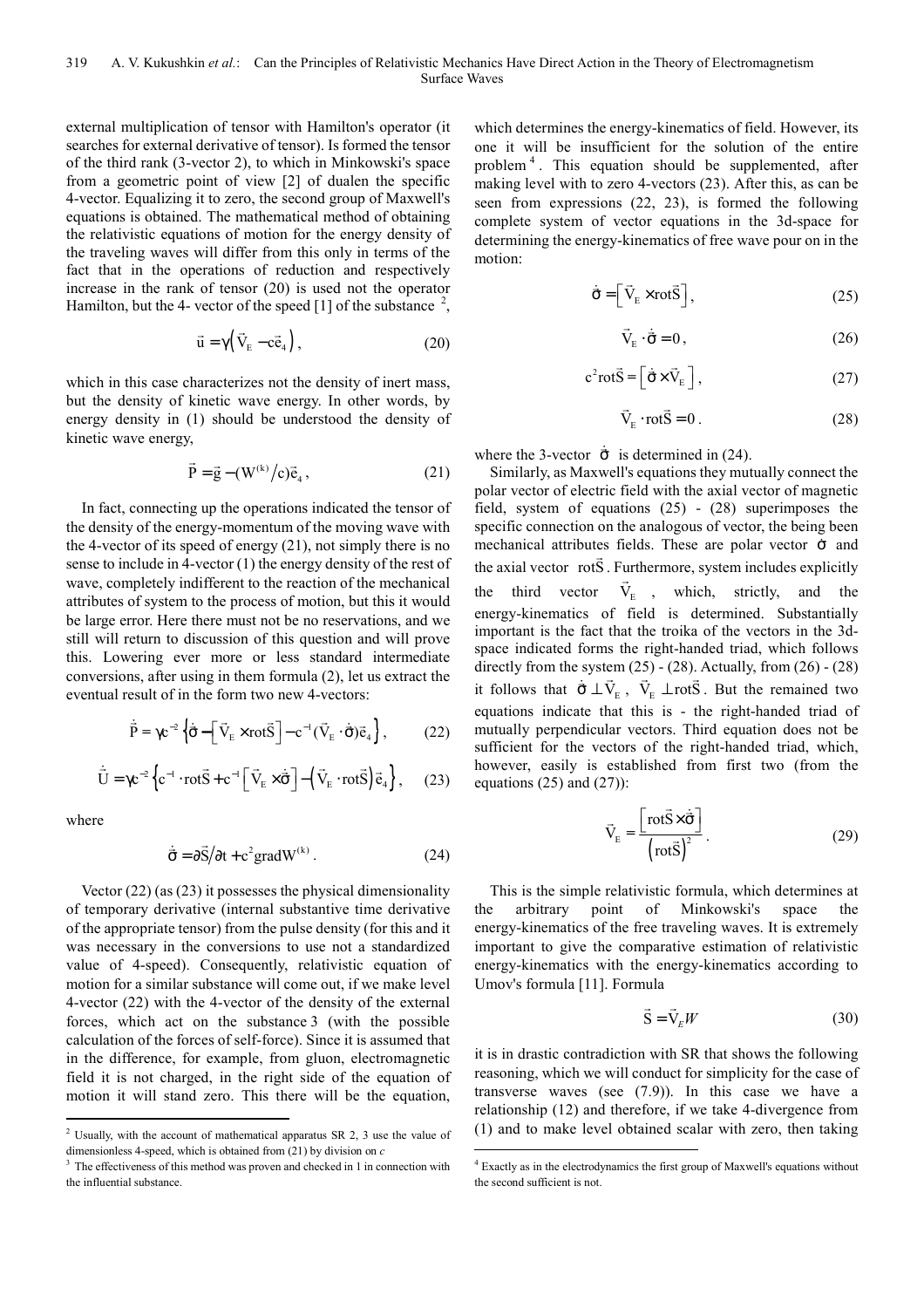into account (2) we will obtain the scalar equation:

$$
div\vec{S} + \partial W/\partial t = 0, \qquad (31)
$$

which is nothing else but the law of conservation of energy in the differential form for the field of the freely extended wave. Equation (31) has a form "of equation of continuity". If equation (31) not only for the form, but also for the essence was "the equation of continuity", then (30) it would be possible to consider formula relativistic. It would be derived from the conversions of Lorenz in the form convective formula, as it takes place with obtaining of analogous formula for the current density:

$$
\vec{j} = \rho \vec{V},\qquad(32)
$$

in which ρ is the charge density in CFR, V is 3-vector of the speed of motion CFR relative to AFR, where the charge rests. The charge density is the electrodynamic characteristic of the influential substance, in which there is a nontrivial density of inert mass in AFR. For this substance there is AFR, in which the 4-vector of current density has only one projection on the temporary axis,  $J' = -4\pi \rho' \vec{e}'_4$ . If we carry out the conversions of Lorenz for this 4-vector in order to write down it in CFR, then we will obtain the 4-vector

$$
\vec{J} = 4\pi \left( c^{-1} \vec{j} - \rho \vec{e}_4 \right),\tag{33}
$$

in which are introduced the designations:  $\rho = \gamma \rho'$ , j  $\overline{a}$ is the designations:  $\rho = \gamma \rho'$ , j is the

3-vector (33). Vector V appeared in (32) and (33) only as a result of the use for the derivation of the formula (33) of the conversions of Lorenz. If we take 4-divergence from the 4-vector (34) and to equate the obtained expression with zero, then we will obtain "the equation of continuity",  $div j + \partial \rho / \partial t = 0$ , which is the same both on the form and in the content. Actually, formula (32) is obtained from the conversions of Lorenz. This is – relativistic formula and she indicates that the motion of electric charges is original cause for the phenomena, connected with the electric current.

Anything the similar in connection with to formulas (30) and (31) to say is generally cannot simply because for "the substance", motion by which is subordinated to condition (9), it is not possible to indicate the associated frame of reference, where the 4- vector of the density of the energy-momentum of wave would have only one temporary projection. Therefore Umov's formula is not relativistic and is in drastic contradiction with SR, but "the equation of energy" (31), being relativistic, it is not "the equation of continuity". Consequently, from a relativistic point of view formula (30) is erroneous. The of course specific nonjoining of formulas (30) and (31) in the electrodynamics did not remain unnoticed and therefore in the applied electrodynamics is used not formula (31), and its simplified analog:

$$
V_{E}^{(x)} = \overline{S}_{x} / \overline{W} , \qquad (34)
$$

where  $S_x$  is energy flow in the direction of the axis  $Ox$  for the unit of time through a certain area (for example, through the cross section of waveguide [6]),  $\overline{W}$  is total energy of wave, accumulated in the appropriate volume for the unit of time (during the oscillatory period for the simple harmonic waves). We still will return to a question of the comparison of two forms of the energy-kinematics of waves via the comparison of the results of determining of vector  $V<sub>E</sub>$  or its length, and also its projections, by two methods: according to the formulas (29) and (34).

### 3. Energy-Kinematics of Longitudinal-Transverse Waves in the Vacuum Surface Waves Formula (29)

In Fig. 1 are shown two Cartesian coordinate systems. Primed system is obtained from the latter to the angle of  $\psi$ not touched by rotation clockwise. The coordinates of two systems are connected together with system of equations:

$$
\begin{cases}\nx' = x \cos \psi - y \sin \psi, \\
y' = x \sin \psi + y \cos \psi, \\
z' = z.\n\end{cases}
$$
\n(35)

The axis *z* is perpendicular toward the plane of drawing and is directed toward the reader. The connection between the appropriate unit vectors of two systems is expressed just as in (35) between the coordinates.



*Fig. 1. Two Cartesian coordinate systems in the fixed frame of reference. Paul SW does not depend on coordinate* z′ *(z), which it is perpendicular toward the plane of drawing and it is directed toward the reader. Paul SW exponentially it diminishes in the direction of an increase in the transverse coordinate y*′ *. Non-dissipative slow SW runs in the direction of the growth of* 

*the longitudinal coordinate* x′ *. Dissipative SW runs in the direction of the growth of the untouched longitudinal coordinate* x *.*

Let assuming that now along the axis  $Ox'$  in this figure to the side of the build-up of the longitudinal coordinate of in the vacuum runs harmonic nondamping longitudinal-transverse N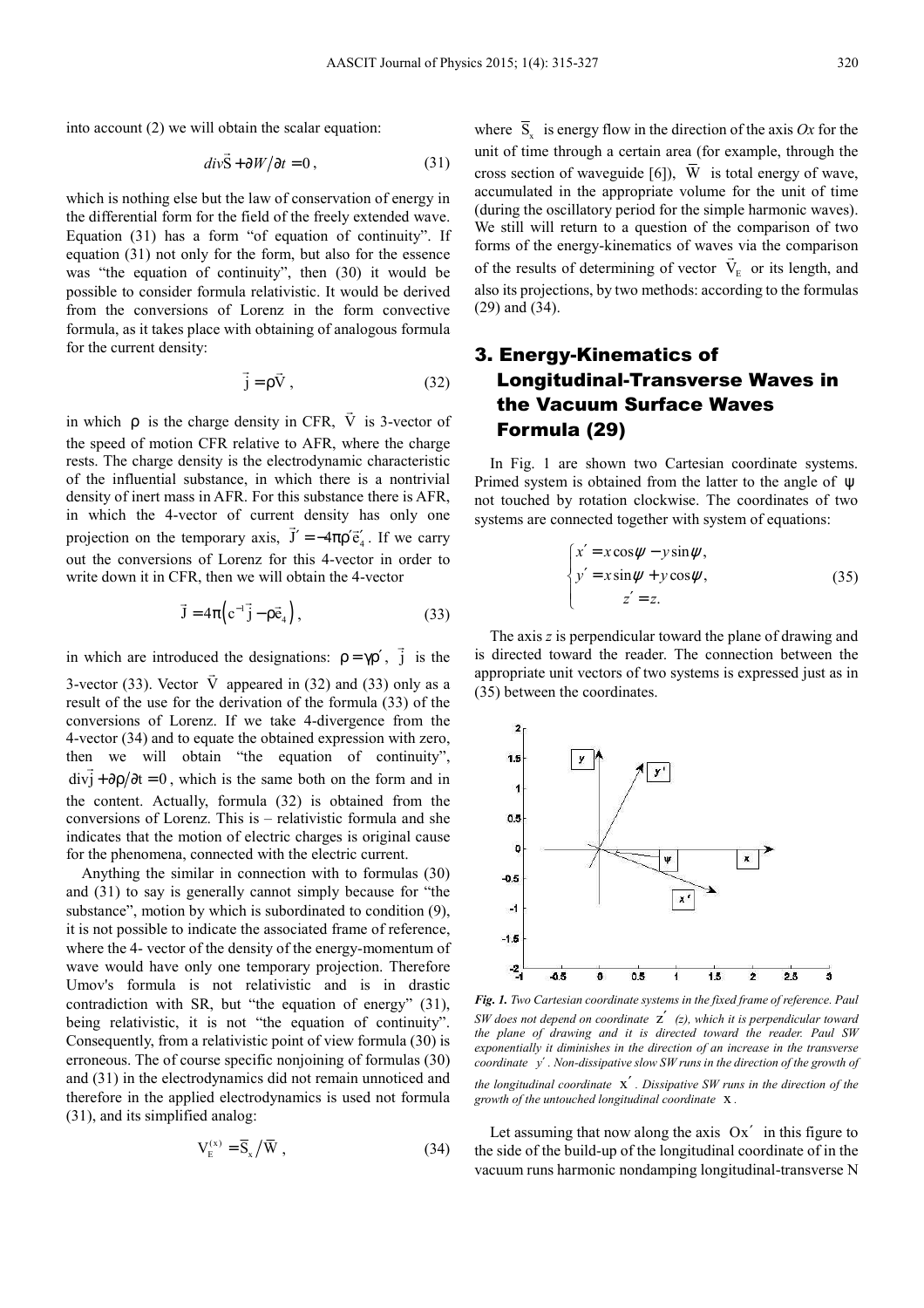SW, the components of field of which for TM polarized waves with the longitudinal component of electric field are written as follows:

$$
\begin{Bmatrix} B_{z'} \\ E_{y'} \end{Bmatrix} = \begin{Bmatrix} 1 \\ \partial \beta'/\partial x' \end{Bmatrix} \cos(k_0 \beta') \exp(-k_0 \delta'), \qquad (36)
$$

$$
E_{x'} = (\partial \delta' / \partial y') \sin(k_0 \beta') \exp(-k_0 \delta'), \qquad (37)
$$

$$
\beta' = x' \left( \frac{\partial \beta'}{\partial x'} \right) - ct = x' \cosh \zeta - ct \tag{38}
$$

$$
\delta' = y' \left( \frac{\partial \delta'}{\partial y'} \right) = y' \sinh \zeta , \qquad (39)
$$

 $k_0 = \omega/c$  ,  $\partial \beta'/\partial x' = \cosh \zeta$  is the standardized longitudinal wave number of wave or its moderating ratio,  $\partial \delta'/\partial y' = \sinh \varsigma$  is the standardized transverse wave number,  $\zeta \in [0, \infty]$ . In the limit  $\zeta \to 0$  the field NSW passes into the cross field of uniform plane wave. In contrast to this limiting case the amplitude of field NSW as the scalar density function of wave energy, on the plane of equal phases, which coincides with the coordinate plane  $y'Oz'$ , is distributed exponentially. The heterogeneity of the field of wave on the plane of equal phases is the guarantee of the fact that its energy-kinematics is accurately determined by formula  $(29)$ , since. in this case the condition is satisfied (ii):  $rotS \neq 0$  (see the formula (29)). It also follows from (38) and (39) that

$$
(\partial \beta'/\partial x')^2 - (\partial \delta'/\partial y')^2 = 1.
$$
 (40)

Relationship (40) indicates that, as must be, the field of wave satisfies the wave equation (transverse wave number it is imaginary). However, with  $y' \rightarrow -\infty$  the value of the field of wave it unlimitedly grows exponentially, therefore, if vacuum occupies entire space, then there is no sense to investigate this solution of Maxwell's equations. Sense appears, if one assumes that lower half-space,  $y' < 0$ , is filled with uniform cold plasma [7], dielectric constant of which – value real and negative. In this case the plane interface "vacuum- plasma" possesses property to direct along the boundary  $y' = 0$  of slow SW [7], field of which in the space above the boundary,  $y' > 0$ , is described by the formulas (36) - (40) [7].

Is as shown higher, the first, that it is necessary to make for determining the relativistic energy-kinematics of this wave in the vacuum (in the space above the boundary) this to identify the density function of kinetic wave energy, it is for which necessary to first determine the density function of rest energy or, differently, it is simple to calculate 4-scalar (5) and to look, it does satisfy condition necessary for this (i)? Calculations we conduct in the prime system of coordinates, Fig. 1. Using designation,

$$
\varepsilon = \cos^2(k_0 \beta'), \left(\varepsilon = \frac{1}{2} \left[1 + \cos(2k_0 \beta')\right]\right), \tag{41}
$$

we will obtain from (36) the formula:

$$
W'_{B} = \frac{1}{2} B_{z'}^{2} = \frac{1}{2} \vec{B}^{2} = \frac{1}{2} \varepsilon \exp(-2k_{0} \delta'). \qquad (42)
$$

Function for the density of electrical energy of wave in accordance with the formulas (36) (37) will take the form:

$$
W'_{E} = \frac{1}{2} \Big[ E_{y'}^{2} + E_{x'}^{2} \Big] = \frac{1}{2} \vec{E}^{2} = \frac{1}{2} \Big[ \big( \partial \beta' / \partial x' \big)^{2} \mathcal{E} + \big( \partial \delta' / \partial y' \big)^{2} \big( 1 - \mathcal{E} \big) \Big] Q.
$$

where for the reduction of the record of formulas is introduced the designation:

$$
Q = \exp(-2k_0 \delta'). \tag{43}
$$

and value  $\delta'$ , linearly depending on the coordinate y', is determined in (39). Taking into account (40) we come hence to the following expression:

$$
W'_{E} = \frac{1}{2} \left[ \epsilon + \left( \partial \delta' / \partial y' \right)^{2} \right] Q. \tag{44}
$$

Reading from (42) expression (44), we find 4-scalar :

$$
\eta = -\frac{1}{2} \left( \partial \delta' / \partial y' \right)^2 Q = -\eta_0 Q \,. \tag{45}
$$

Taking into account (39) and (43) from (45) we conclude that for this wave  $\eta < 0$  at the arbitrary point of the space, where is determined its field, and, therefore, condition (i) is satisfied <sup>5</sup>. We can identify the energy densities of rest and kinetic wave energy in CFR as follows (see (17)):

$$
W^{\prime(r)} = -\eta = \eta_0 Q \,, \tag{46}
$$

$$
W^{\prime(k)} = 2W'_B = \vec{B}^{\prime 2} = \varepsilon Q. \qquad (47)
$$

From (47) it follows that for TM polarized SW the total kinetic wave energy is equal to the doubled value of magnetic energy, i.e., rest energy of wave is not contained in the energy of magnetic field. Or, otherwise, magnetic energy of wave composes exactly half of its total kinetic energy. The second-half of kinetic energy, obviously, is contained in the electric field energy. All this can be expressed by the formula:

$$
W'_{B} = W'_{B}^{(k)} = \frac{1}{2} \epsilon Q.
$$
 (48)

Actually, formula (44) taking into account relationships (46) - (48) can be written down thus:

$$
W'_{E} = W'^{(k)}_{E} + W'^{(r)}_{E}, \qquad (49)
$$

where

 $\overline{a}$ 

$$
W_{E}^{\prime(k)} = \frac{1}{2} \varepsilon Q. \tag{50}
$$

 $5$  For TE polarized SW, as it is possible easily to surmise, condition (i) also is satisfied, but  $\eta > 0$ .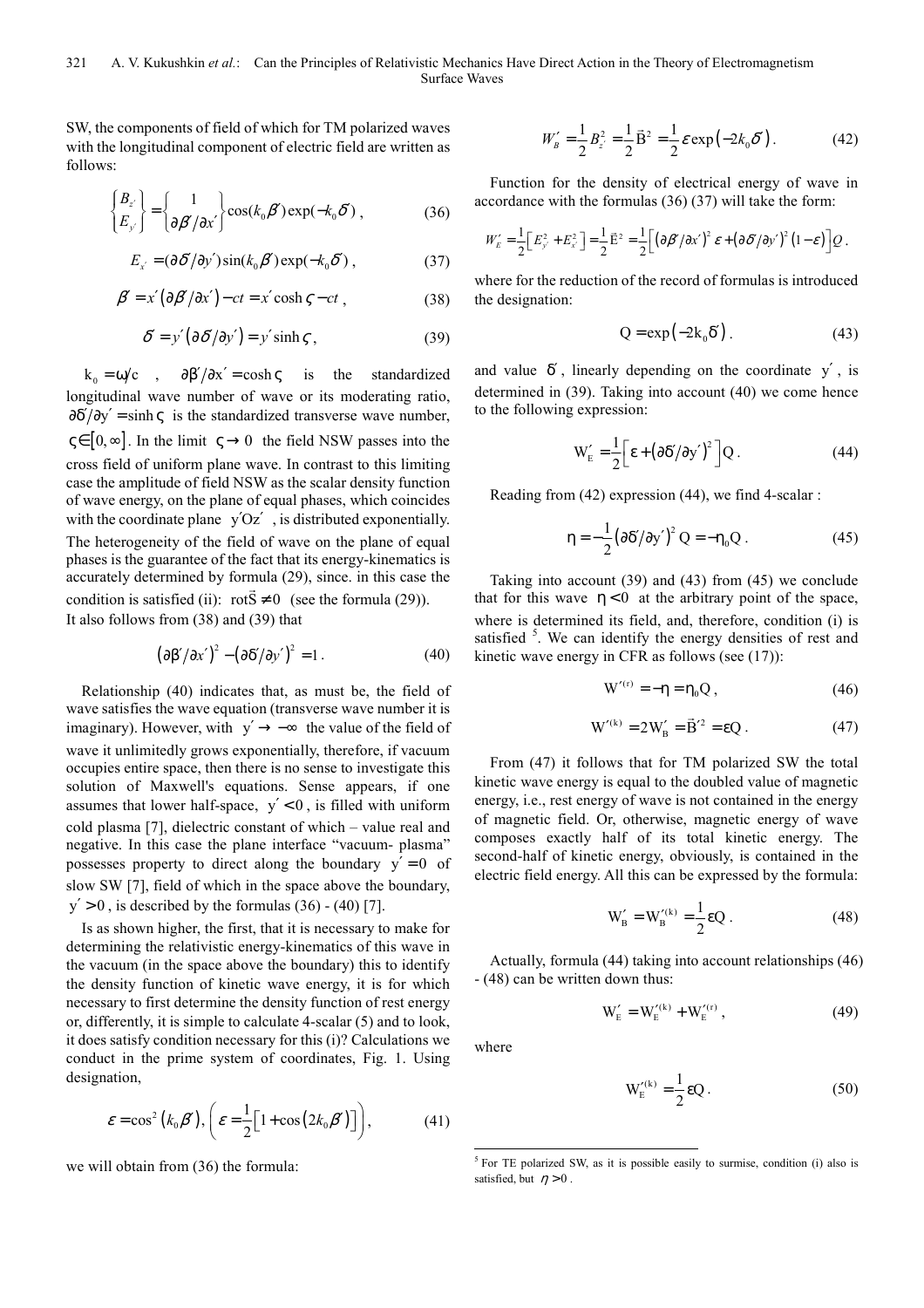We conclude from  $(48)$  -  $(50)$  the formulas that moving, kinetic wave energy consists of two equal in magnitude components: kinetic energies of electrical and magnetic field. The common for physics symmetry of energies here preserves its value, but only minus rest energy, which for TM polarized SW is contained in the electric field energy, and for TE polarized SW – in the energy of magnetic field.

As it follows from the formulas (43), (46) and (39), the energy density of the rest of wave is the density of electrical energy of permanent field, which, of course, and cannot be moved regarding. Therefore for describing the motion of wave, where the operation of reduction in the rank of the antisymmetric tensor of the density of its energy-momentum with the aid of its internal multiplication with the 4-vector of speed enters, the start in this tensor of the value of the energy density of the rest of wave would be large error. At the same time, to consider that rest energy of wave remains on the spot, while kinetic energy, after being separated from it, is moved, it is also cannot. Rest energy is moved together with the kinetic energy on the strength of the fact that it is moved the volume, in which are concluded both parts of the energy. Thus, there is no contradiction here, since. in one case the discussion deals with the displacement of energy density, while in other with the motion of the energy 6.

After the made observations we pass to the calculations. Subsequently with the calculations of the values, entering formula (29), will be required expression for the derivatives of the function  $\varepsilon$ , determined in (41). Let us introduce the following designations for the appropriate derivatives:

$$
\frac{\partial \varepsilon}{\partial (k_0 \beta')} = \varepsilon', \quad \frac{\partial^2 \varepsilon}{\partial (k_0 \beta')^2} = \varepsilon'', \quad \frac{\partial \varepsilon}{\partial t} = -\omega \varepsilon'.
$$
 (51)

Furthermore, in the intermediate mathematical conversions will be used relationship,

$$
\varepsilon''/2 = 1 - 2\varepsilon \tag{52}
$$

escaping from determination for the function  $\epsilon$  in (56). With the calculation of Poynting's vector by us will be necessary also escaping from (56) and (50) the relationship:

$$
\varepsilon'/2 = -\sin(k_0 \beta') \cos(k_0 \beta'), \quad (\varepsilon' = -\sin(2k_0 \beta')). \tag{53}
$$

Knowing expressions for the vectors of field (see (36), (37)), it is not difficult to calculate Poynting's vector in CFR:

$$
\vec{S}' = c \left[ (\partial \beta'/\partial x') \varepsilon \vec{e}_{x'} + (\partial \delta'/\partial y') (\varepsilon'/2) \vec{e}_{y'} \right] Q
$$
  
=  $(s_{x'} \vec{e}_{x'} + s_{y'} \vec{e}_{y'}) Q$  (54)

Taking into account the third formula from (51) we differentiate this expression on the time and we will obtain

 $\overline{a}$ 

expression,

$$
\frac{\partial \vec{S}}{\partial t} = -\omega c \left[ (\frac{\partial \beta'}{\partial x}) \varepsilon' \vec{e}_{x'} + (\frac{\partial \delta'}{\partial y'}) (1 - 2\varepsilon) \vec{e}_{y'} \right] Q , (55)
$$

with conclusion of which was used relationship (51). let us calculate entering the vector gradient from the function of , determined in (47):

$$
c^{2}gradW^{\prime(k)} = \omega c \Big[ (\partial \beta^{\prime}/\partial x^{\prime}) \epsilon^{\prime} \vec{e}_{x^{\prime}} - 2 \epsilon (\partial \delta^{\prime}/\partial y^{\prime}) \vec{e}_{y^{\prime}} \Big] Q \ . \ (56)
$$

Summarizing (55) and (56) by formula (25), we find:

$$
\dot{\vec{\sigma}}' = -\omega c (\partial \delta'/\partial y') Q \vec{e}_{y'}.
$$
 (57)

Let us note one important property (j) of the executed conversions. Namely, both vectors, (55) and (56), have a dependence from both of coordinates and time. However, in the vector  $\dot{\sigma}'$  after addition (55) (56) remains dependence as function  $Q$  only of one transverse coordinate y' (Fig. 1). Axial vector is determined so y' (Fig. 1):

$$
\text{rot}\vec{S}' = (\partial S_{y'}/\partial x' - \partial S_{x'}/\partial y')\vec{e}_{z'}.
$$
 (58)

The components of Poynting's vector entering here are determined in (54), and particular derivatives of them are calculated from the formulas:

$$
\frac{\partial S_{y'}}{\partial x'} = \omega \frac{\partial \delta'}{\partial y'} \frac{\partial \beta'}{\partial x'} \frac{\epsilon''}{2} Q , \frac{\partial S_{x'}}{\partial y'} = -\omega \frac{\partial \delta'}{\partial y'} \frac{\partial \beta'}{\partial x'} 2\epsilon Q .
$$
 (59)

Therefore, taking into account relationship (52) from (58) (59) we will obtain finally,

$$
\text{rot}\vec{S}' = \omega(\partial \delta'/\partial y')(\partial \beta'/\partial x')Q\vec{e}_{z'},\tag{60}
$$

$$
\left(\text{rot}\vec{S}'\right)^2 = \omega^2 \left[ (\partial \delta'/\partial y') (\partial \beta'/\partial x') \right]^2 Q^2. \tag{61}
$$

Particular derivatives of the components of Poynting's vector in (59) possess dependences from both of coordinates and time, but in the vector rotS' there remains only one dependence (in the value *Q*) from the transverse coordinate y′ . The noted property (j), thus, realizes because of the linear combination of two derivatives in (58). This realizes because of the fact that in the calculations the value is considered  $S_{y'}$ . The integral part of the calculations is connected with it, despite the fact that, as can be seen from (53) and (54), value average during the oscillatory period  $S_{y'}$  is equal to zero, (j)  $\overline{S}_{v'} = 0$ . We specially emphasize this because in the standard

calculations of speed according to Umov's formula, as is well known [5] (see it is below), value  $S_{y'}$  they intentionally throw out from the examination on the basis of the property (jj). As if it gives the right to ignore the inherent property of wave, which they escape from the structure of Maxwell's equations.

From (57) and (60) taking into account, that  $\vec{e}_z \times \vec{e}_{y'} = \vec{e}_{x'}$ ,

<sup>&</sup>lt;sup>6</sup> In the reality is moved not the simple harmonic wave, but the wave packet, which occupies in the space a certain final volume, but the laws of the motion of the energy density of simple harmonic wave in view of existence of Fourier's theorem about the idea of impulse functions by Fourier integral are the most important element of scientific "interface".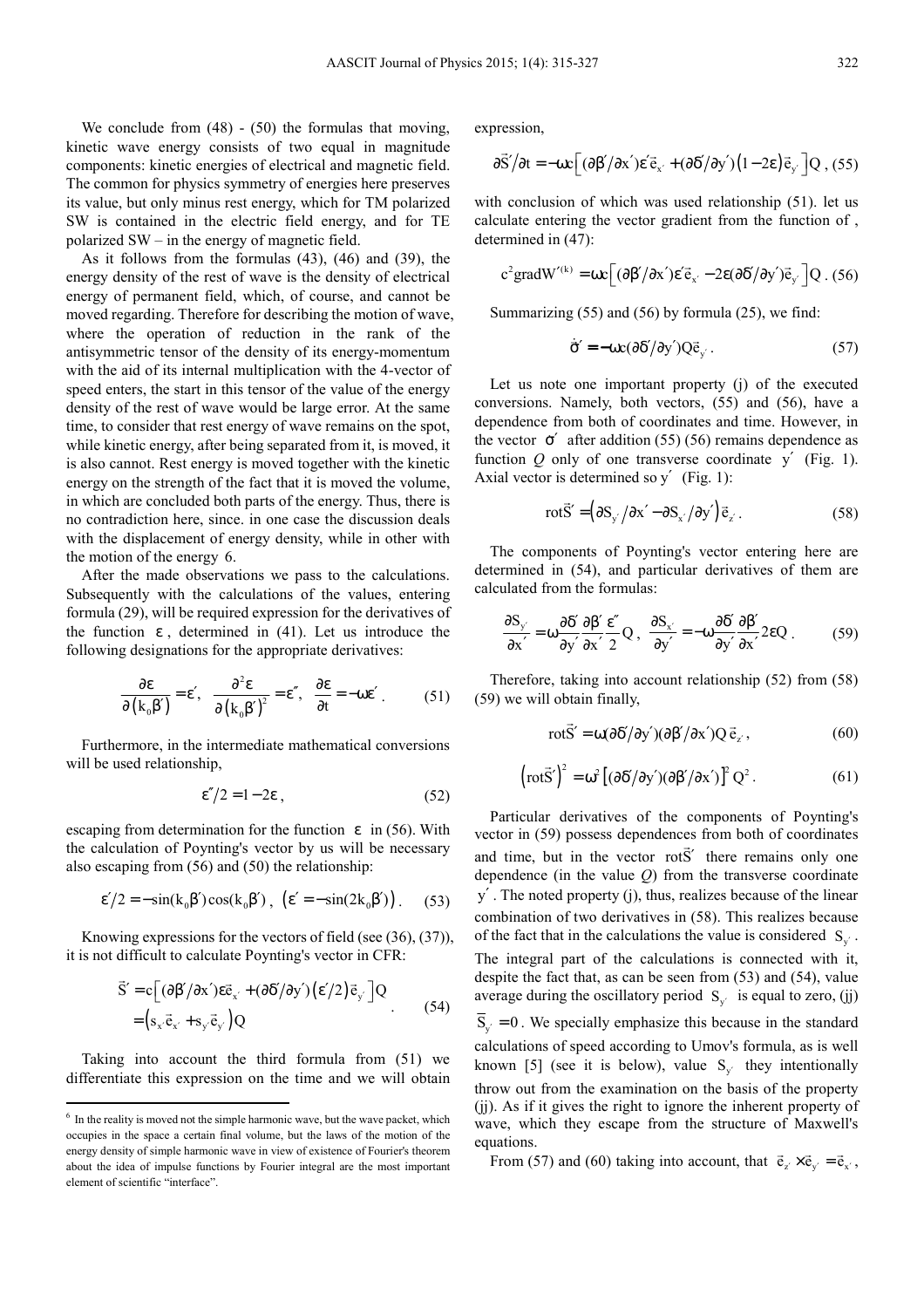we find the desired vector, which, because of the property (j), functionally depends only on y′ :

$$
\left[\text{rot}\vec{S}' \times \dot{\sigma}'\right] = \omega^2 c \left(\partial \delta'/\partial y'\right)^2 \left(\partial \beta'/\partial x'\right) Q^2 \vec{e}_{x'}.
$$
 (62)

Both vector (62), and scalar (61), into which is divided this vector in formula (29), both values they have by coefficient a function  $Q^2$ , which with the division it is reduced and therefore fraction loses existing in the numerator and the denominator the last remained functional dependence on the transverse coordinate y′ . Thus, as a result the division of numerator into the denominator in the formula (29) is formed the sliding 3-vector:

$$
\vec{V}_{E} = c (\partial \beta'/\partial x')^{-1} \vec{e}_{x'} = (c/\cosh \zeta) \vec{e}_{x'},
$$
\n(63)

which at any point of space and at any moment of time has one and the same length and one and the same direction, as must be for so simple a solution of the Maxwell's equations as NSW. It is completely obvious that if we throw out from the calculations the value  $S_{y'}$  on the basis of its property (jj), the this it did not happen, and the energy-kinematics of this simple wave would remain completely indeterminate. Let us recall that  $\cosh \zeta$  - this is the moderating ratio of wave. Therefore the module the velocity vector of the energy density of wave is equal to phase speed,

$$
\left| \vec{V}_{E} \right| = V_{ph} < c \tag{64}
$$

This is regular for the simple harmonic wave, since. the sine wave of energy density does not have envelope, which with the presence in system of dispersion would be extended some by another, for example, group velocity.

Let us look now, what answer we would teach, after including in the expression for the function of moving energy density of the retarded wave the density function of its rest energy, thus, after destroying the bases of relativistic mechanics in connection with to the description of the motion of wave energy. For this in all formulas it is necessary to conduct the replacement:  $W^{\prime(k)} \rightarrow W'$ , for which, summarizing expressions (42) (44), we will obtain:

$$
W' = \left[\varepsilon + \frac{1}{2} (\partial \delta' / \partial y')^2\right] Q. \tag{65}
$$

Changes will, first of all, concern the formula (56). New result taking into account (65) will here be the following:

$$
c^{2}grad W' = \omega c \left\{ (\partial \beta'/\partial x') \varepsilon' \vec{e}_{x'} - 2(\partial \delta'/\partial y') \bigg[ \varepsilon + \frac{1}{2} (\partial \delta'/\partial y')^{2} \bigg] \vec{e}_{y'} \right\} Q.
$$

Respectively will change the formula (57),

$$
\vec{\sigma}' = -\omega c \left\{ (\partial \delta'/\partial y') \left[ 1 + (\partial \delta'/\partial y')^2 \right] \right\} Q \vec{e}_{y'},
$$

but property (j) remains. Taking into account (40) we simplify this formula to the form:

$$
\vec{\sigma}' = -\omega c \left\{ (\partial \delta'/\partial y') (\partial \beta'/\partial x')^2 \right\} Q \vec{e}_{y'}.
$$

Following this will change the formula (62):

$$
\left[\text{rot}\vec{S}' \times \vec{\sigma}'\right] = \omega^2 c \left(\partial \delta'/\partial y'\right)^2 \left(\partial \beta'/\partial x'\right)^3 Q^2 \vec{e}_{x'} . \qquad (66)
$$

After substituting formula (66) and (61) in (29), we will obtain the following answer:

$$
\vec{V}_{E} = c(\partial \beta'/\partial x') \vec{e}_{x'} = (c \cdot \cosh \varsigma) \vec{e}_{x'}, \ \left| \vec{V}_{E} \right| > c \ .
$$

It shows that the negligence by the rules of relativistic mechanics in the theory of electromagnetism leads to blunder in energy-kinematics. Let us examine questions of energy-kinematics on the basis of the use for these purposes of Umov's formula (30),

$$
\vec{V}_{E} = S' / W', \quad (\vec{V}_{E} = \overline{S}' / \overline{W}'), \tag{67}
$$

Recorded in the prime frame of reference, Fig. 1. In the denominator of formula (68) it stands, as this is everywhere accepted [5, 6], the density function of the total energy of wave, determined by expression (65), in the numerator 3-vector (54). Taking into account expressions (41)-(40) formula (65) can be written down thus:

$$
W' = \frac{1}{2} \left[ \left( \frac{\partial \beta'}{\partial x'} \right)^2 + \cos \left( 2k_0 \beta' \right) \right] Q \,. \tag{68}
$$

With the substitution (68) and (54) in (67) the function *Q*  they are reduced, but also only. Property noted earlier (j) or similar to it these calculations do not have. In numerator and denominator of fraction irreducible dependences on the longitudinal coordinate and the time remain. The energy-kinematics of the waves by Umov's formula (30), therefore, is not described for reasons, which are indicated above. The relationship between the vector of the energy current density and moving by energy density is not convective. However, a palliative way out situation lies in the fact that into numerator and denominator of Umov's formula are substituted averages during the period of oscillations (or, otherwise, average on a certain area and respectively in the volume, limited by this area) of the value of the energy current density and wave energy. It follows from (42) and (54)  $\overline{\epsilon} = 1/2$ ,  $\overline{\epsilon}' = 0$ , and we find from (54) the formula:

$$
\vec{S}' = \frac{c}{2} (\partial \beta'/\partial x') Q \vec{e}_{x'}
$$
. Accordingly from (68) it follows that in

this case  $\overline{W}' = \frac{1}{2} (\partial \beta' / \partial x')^2 Q$ . After substituting into Umov's formula, which is concluded  $v(67)$  in the parentheses, indicated average values, we will obtain expression for the vector  $V_{E}$ , coinciding with its relativistic value in the formula (63). Probably, to this it is possible to give some explanation in that plan, that error in the denominator (it is taken total energy instead of the kinetic) it is compensated by error in the numerator (it is ignored the being varied value of the cross flow of energy). In any event, but the heuristic formula of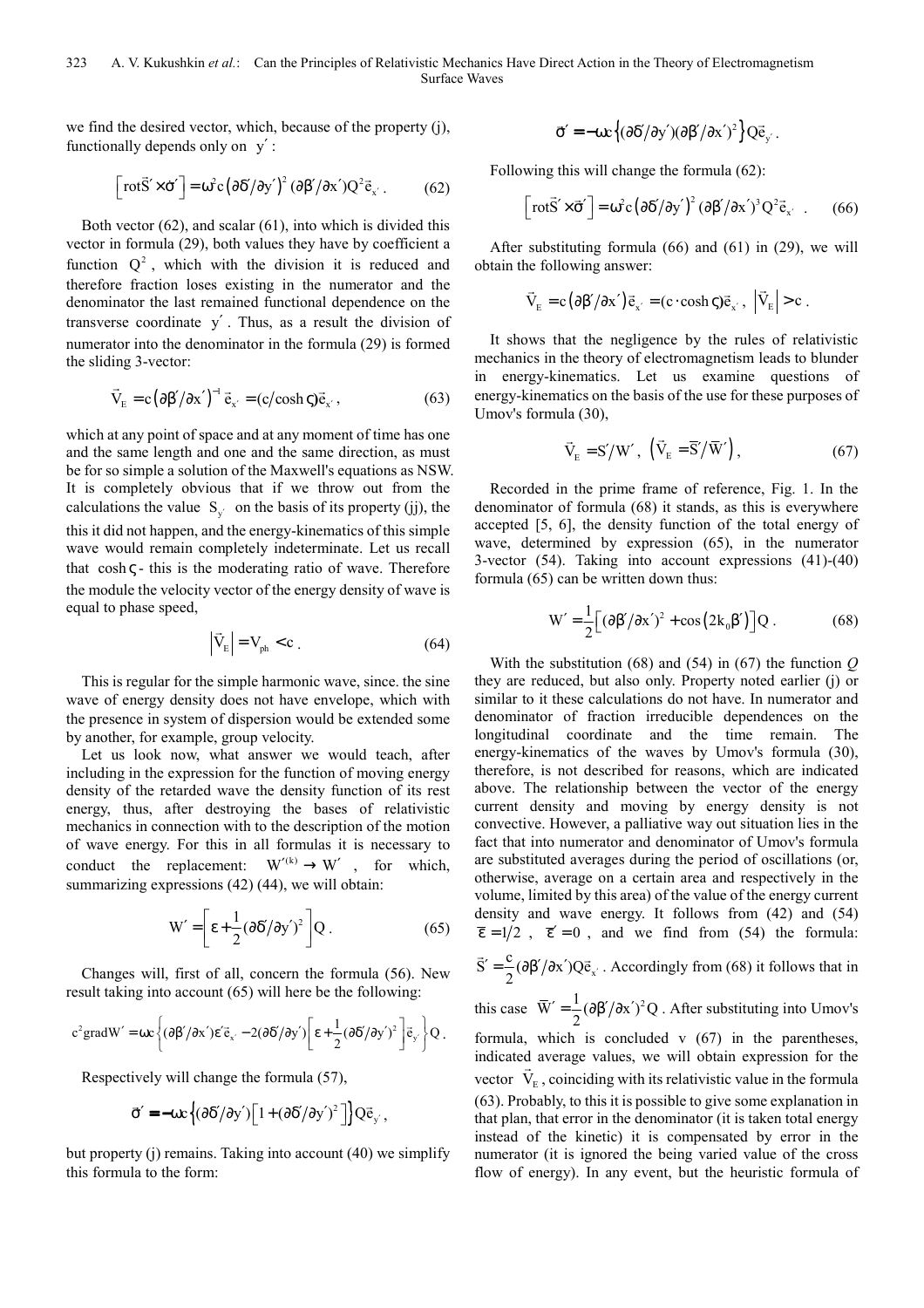Umov for the average values gives correct answer. Regardless of the fact, as this it is possible to explain, between the appropriate average values for the density of total energy and its flow realizes convective connection. By this is explained the success in the applied electrodynamics of the heuristic Umov's formula, which, however, is in rough contradiction with bases SR. Probably, despite not what, this very useful property of Umov's formula will still for long, also, by the inertia support its urgency in the applications, but there is one extended error in the practice of its application, to which we will focus attention below in connection with the discussion along Tsennek's wave.

### 4. Conversions of Lorenz and the Energy-Kinematics of the Retarded Waves

The more universal method of determining the velocity  $V<sub>E</sub>$ energy density in that indicated, predetermined, direction consists of the use for these purposes of conversions of Lorenz and formula (11), of based on the principles relativistic mechanics.

Actually, from those calculated in the fixed prime frame of reference (see Fig. 1) the values of the Poynting vector and energy density it is possible to compose the 4-vector of the density of energy-momentum and further problem is solved simply. Namely, it is necessary to convert this 4-vector to the associated twice prime frame of reference, which moves with the speed  $v < c$  in parallel to the fixed axis  $Ox'$  in the direction of the growth of the coordinate x′ . Frame of reference will accompany the motion of energy when and only when the speed of forward motion of the frame of reference *v*  it will be equaled with the speed of wave energy in this direction  $V_{E}$ . The condition of the equality of the speeds indicated, is equivalent to the requirement of equality zero kinetic composing wave energies  $W''^{(k)} = 0$ , in the twice prime moving coordinate system,

Thus, the velocity of propagation of wave energy  $V_{E}$  in the arbitrarily selected direction (in particular, in the direction, parallel with respect to the longitudinal axis  $Ox'$ , moving in which wave does not experience damping), it is determined from the one-only condition, - the equation (11). Let us write down expression for this 4-vector:

$$
\vec{P}' = c^{-2} \Big[ s_x \cdot \vec{e}_1' + s_y \cdot \vec{e}_2' - c \big( \epsilon + \eta_0 \big) \vec{e}_4 \Big] Q , \qquad (69)
$$

where, according to (54),

$$
s_{x'} = c(\partial \beta'/\partial x')\varepsilon , \qquad (70)
$$

$$
s_{y'} = c/2 (\partial \delta'/\partial y') \epsilon'
$$
 (71)

the function  $\varepsilon$  and  $\varepsilon'$  are determined respectively in (41) and (53), and  $\eta_0$ , determined in (69), according to (45), there is simply the constant:

$$
\eta_0 = \frac{1}{2} (\partial \delta / \partial y')^2 = \frac{1}{2} \sinh^2 \varsigma \,. \tag{72}
$$

Moreover, the function  $\varepsilon Q$ , as this follows from (65), exactly and corresponds to kinetic component of energy. This must be considered when deriving the equation (11).

The Lorenz's conversions for the coordinates take following form  $[2, 3]$ :

$$
x' = \gamma(x'' + vt''),
$$
  
ct =  $\gamma[ct'' + (v/c)x'']$ . (73)

Unit vectors are converted just as coordinates,

$$
\vec{e}'_1 = \gamma (\vec{e}''_1 + (v/c)\vec{e}''_4), \n\vec{e}_4 = \gamma [\vec{e}''_4 + (v/c)\vec{e}''_1].
$$
\n(74)

The remained two space coordinates  $(z, y')$  and their unit vectors in this case experience identity transformations and we them, therefore, we lower. After substituting (70), (71) and (74) in (69) and after grouping similar terms, we will obtain expression for 4-vector (69) in the twice prime moving frame of reference,

$$
\vec{P}'' = c^{-2} \left[ s_1'' \vec{c}_1'' + s_2'' \vec{e}_2'' - c w'' \vec{e}_4'' \right] \exp\left( -2k_0 \delta'' \right), \quad (75)
$$

$$
s_1'' = \gamma \Big[ \big( s_{x'} - v \varepsilon \big) - v \eta_0 \Big], \ \ s_2'' = s_{y'}, \tag{76}
$$

$$
w'' = \gamma \Big[ \eta_0 - \left( s_{x'} v / c^2 - \epsilon \right) \Big].
$$

After substituting into these last expressions of formula (70) and (71), we will obtain

$$
s_1'' = c\gamma \Big[ \varepsilon \big( \partial \beta' / \partial x' - v/c \big) - \eta_0 \big( v/c \big) \Big], \tag{77}
$$
  

$$
w'' = \gamma \Big[ \eta_0 - \big( \partial \beta' / \partial x' \big( v/c \big) - 1 \big) \varepsilon \Big].
$$

Taking into account everything said higher, we conclude that condition (11) will be satisfied, if we the numerical coefficient before  $\varepsilon$  in the last expression make level with zero,

$$
v = c (\partial \beta'/\partial x')^{-1} = c/\cosh \zeta, \qquad (78)
$$

from where we finally find that

$$
w'' = \gamma \eta_0, \qquad (79)
$$

and since regarding we have  $v = V_E$ ,  $V_E = c/cosh \zeta$ , which is in the complete agreement with expression (63), found with another method, namely, with the use of vector formula (29). Further, from (78) we find that

$$
v/c = (\partial \beta'/\partial x')^{-1}
$$
 (80)

from where we have taking into account relationship (40)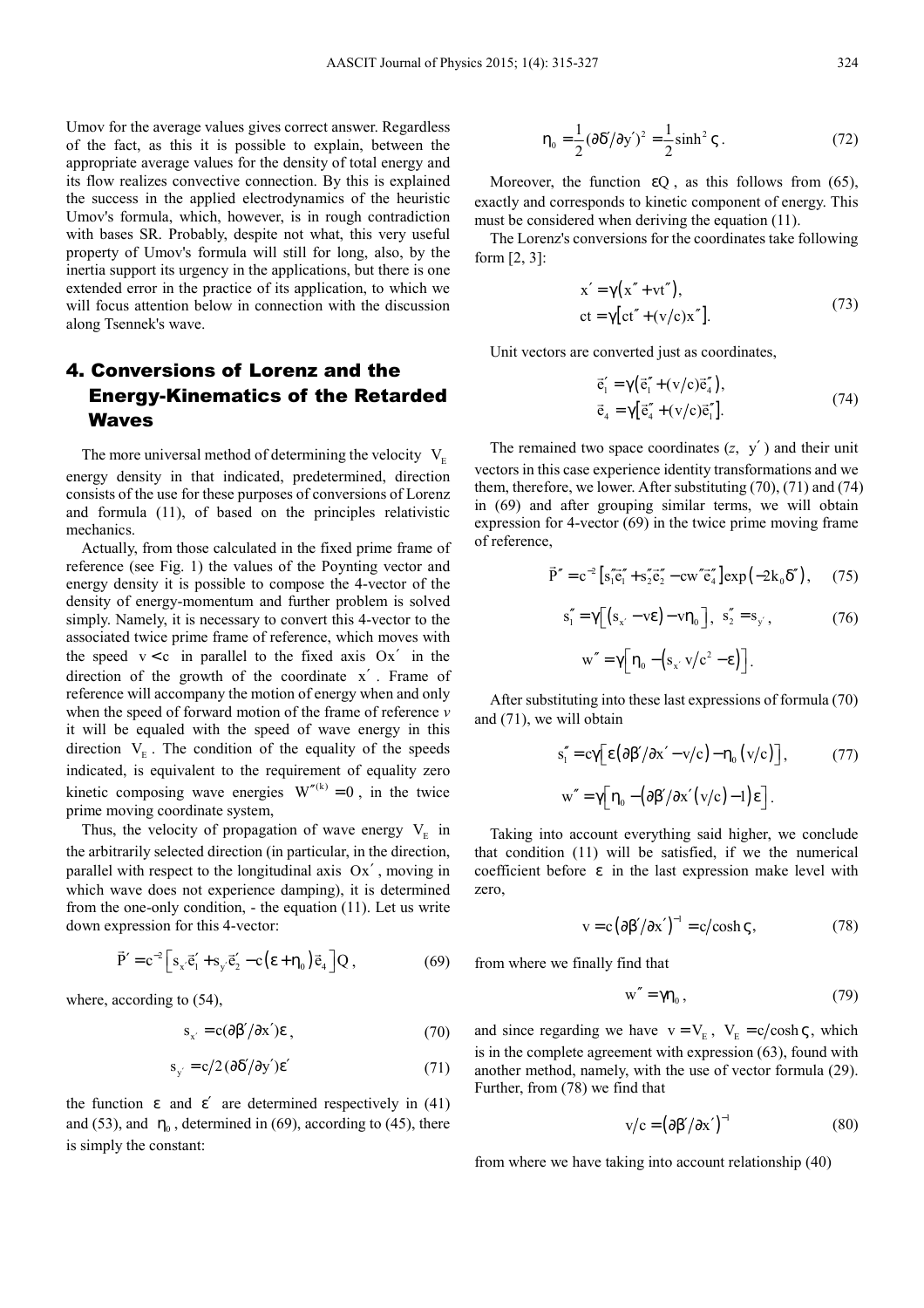325 A. V. Kukushkin *et al.*: Can the Principles of Relativistic Mechanics Have Direct Action in the Theory of Electromagnetism Surface Waves

$$
\gamma = \frac{1}{\sqrt{1 - (v/c)^2}} = \frac{\partial \beta' / \partial x'}{\partial \delta' / \partial y'} = \frac{\cosh \varsigma}{\sinh \varsigma}
$$
(81)

it is possible to write down

$$
\gamma \left( \frac{\partial \beta'}{\partial x'} - v/c \right) = \frac{\partial \delta'}{\partial y'}, \ \gamma \eta_0 = \frac{1}{2} \frac{\partial \beta'}{\partial x'} \frac{\partial \delta'}{\partial y'}, \ \gamma \eta_0 \left( v/c \right) = \frac{1}{2} \frac{\partial \delta'}{\partial y'} \ (82)
$$

After substituting the first and third of formulas (87) in (77), we find taking into account determination (41) that

$$
s_1'' = c(\partial \delta'/\partial y')(\epsilon - 1/2) = c/2(\partial \delta'/\partial y')\cos(2k_0\beta'), \quad (83)
$$

Further, according to formulas (76), (71) and (41), we have

$$
s_2'' = -c/2(\partial \delta'/\partial y')\sin(2k_0\beta''),\tag{84}
$$

and also, if we consider the second formula in (82) and formula (79), it is possible to write down,

$$
w'' = 1/2 (\partial \beta'/\partial x') (\partial \delta'/\partial y').
$$
 (85)

Into the argument of trigonometric functions from (83) and (84) enters new variable  $\beta''$ , which is found from the old variable β′ , determined in (38), after its conversion with the aid of the Lorentz equations (74) for the coordinates. If we substitute (73) in (38), then taking into account (78) and formulas (82) we find,

$$
\beta'' = (\partial \delta'/\partial y')x'' = x'' \sinh \zeta \tag{86}
$$

After substituting formulas  $(83)$  -  $(86)$  in  $(75)$ , we find finally,

$$
\vec{P}'' = \frac{1}{2c} \left( \frac{\partial \delta'}{\partial y'} \right) \left[ \cos \left( 2k_0 \frac{\partial \delta'}{\partial y'} x'' \right) e''_1 - \sin \left( 2k_0 \frac{\partial \delta'}{\partial y'} x'' \right) e''_2 - \frac{\partial \beta'}{\partial x'} e''_4 \right] \exp \left( -2k_0 \delta'' \right),\tag{87}
$$

where  $\delta'' = \delta' = (\partial \delta'/\partial y') y'' = y'' \sinh \zeta$ .

It is evident from (87) the formula that the energy density of rest in obtained AFR does not depend on time. Therefore the equation of energy balance (31) in this frame of reference takes the form:  $div S'' = 0$  It is easy to see that this equation is satisfied. Other it could not be, since. the three-dimensional components of 4-vector (69), which went through transformations of Lorenz, are the components of Poynting's vector in the fixed frame of reference, and the density function of the total energy of wave is undertaken as the temporary component in (69). So it will be always, namely, in any AFR. This is very important, since. for the dissipative case the energy density of the rest of wave in appropriate AFR, which is differed from that found above both from the direction and from the speed, because of the dissipation will already depend on time. But the equation of energy balance will be satisfied automatically for the same reason, and to check this already there is no need.

The latter, that it is necessary to note, this that the fact that in contrast to the influential substance, the pulse density of the field of the retarded longitudinal-transverse wave (here this SW) is by no means equal to zero AFR, but this vector function with two components is sinusoidal static on the longitudinal coordinate, i.e., thickened on the spot, "frozen" standing wave. Zero equally average value of pulse density in the three-dimensional section, equal to the length "of wave". In CFR zero average value possessed only transverse component. Everything this bears out the fact that and in the case of the longitudinal-transverse waves, the velocity of propagation of energy of which less *c* , in the 4-vector of the density of energy-momentum three-dimensional components in AFR exist. This is is one additional proof of the fact that from a relativistic point of view the convective formula of Umov (30) is the certain phantom, which successfully continues its existence in the electrodynamics, after being reached by it as the inheritance from the naive ideas of prerelativistic physics. The same phantom is rapid SW

Tsennek's wave. This is weakly dissipative wave; therefore in conclusion it is necessary to examine the case of dissipative SW. But before this let us make one additional observation apropos of energy-kinematics retarded SW. the latter, that it is necessary to say, this that the fact that, as can be seen from formula (87), in the limit  $\delta'' = \delta' = (\partial \delta'/\partial y')y'' = y'' \sinh \zeta$ . with which the field SW is approached field OSW, and  $v \rightarrow c$ , the 4- vector of the density of energy-momentum is fixed to zero,  $P'' \rightarrow 0$ , since is fixed to zero common factor, which stands in expression (87) before the bracket,  $(\partial \delta'/\partial v') \rightarrow 0$ . Let us recall that this standardized transverse wave number SW. This fact,  $P'' \rightarrow 0$  $\overline{\phantom{a}}$  testifies that the energy-kinematics of wave becomes indeterminate. Reason is the fact that in CFR, as is evident  $(60)$ , in this limit we have also:  $rotS' \rightarrow 0$ . This the special case of passage from is longitudinal – transverse the waves to the purely transverse, on what we here dwell will not be. Let us note only that the result  $P'' \rightarrow 0$  is symptomatic. It is worthwhile only to glance at the system of equations of motion  $(25)$  -  $(28)$ , from one side, and to the formula (81), where  $\gamma \rightarrow \infty$ , with another. The first attests to the fact that from the equations of motion in CFR falls out the 3-vector  $V_{E}$ , and the second about the fact that the method of the conversions of Lorenz, ceases to work, since. in this limit it cannot be determined AFR, in consequence of which equation (11) becomes not urgent.

### 5. Conversions of Lorenz for Dissipative SW End of the Discussion on the Tsennek's Wave

For the passage to the case of dissipative SW lower half-space in Fig. 1  $(y < 0)$  we will consider as the now filled dissipative homogeneous plasmo-like medium, in particular, by sea water. Upper half-space  $(y > 0)$  is filled as before with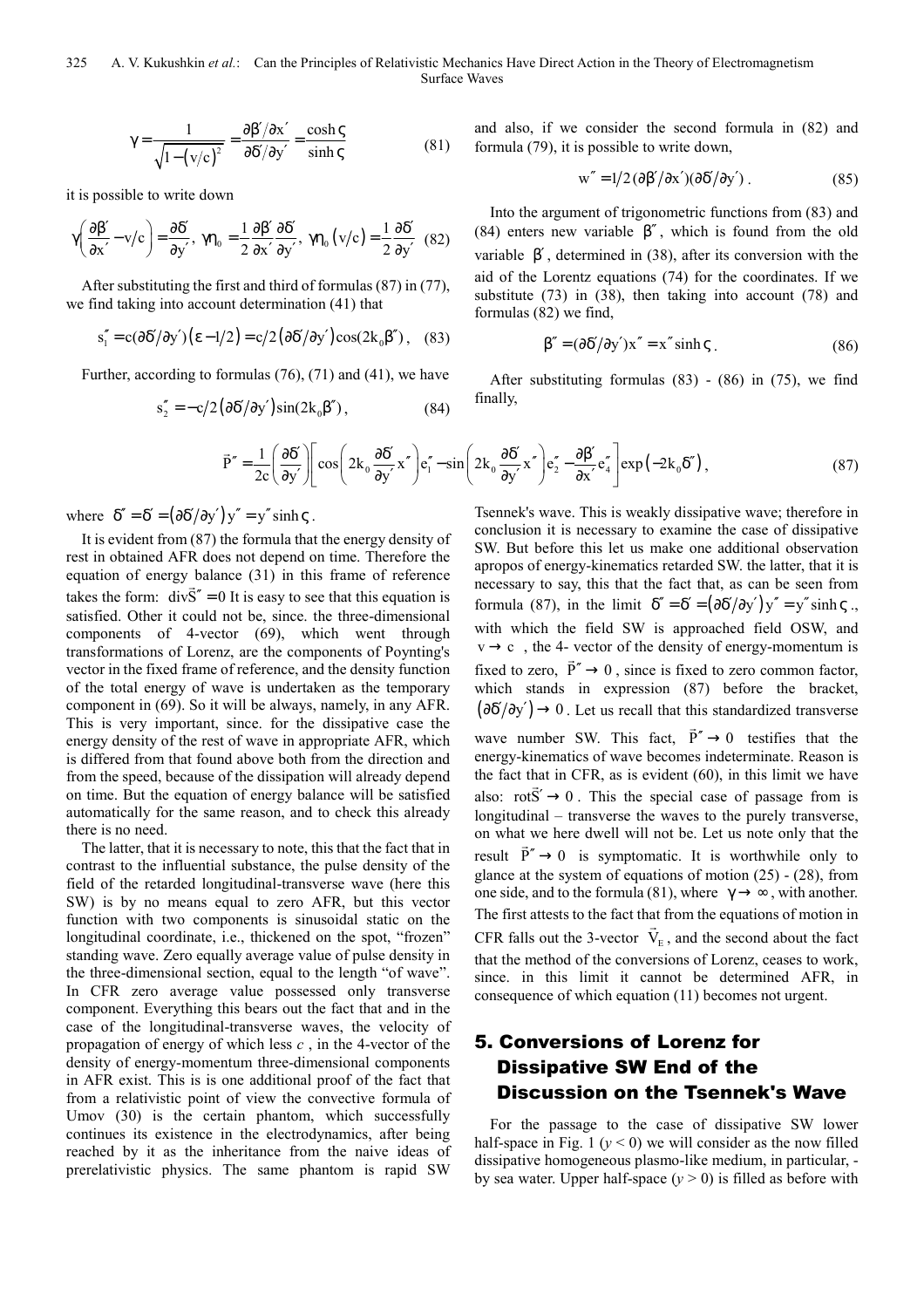vacuum. In it inclined toward the interface of two media ( $y = 0$ ) in the direction of the axis of it is extended without damping of TM polarized longitudinal-transverse sinusoidal retarded SW. Everything, which relates to this wave, was examined above, and this remains without the changes. But now the conditions of task changed. Non-dissipative slow SW indicated falls inclined on the boundary of two media. Therefore in the direction of axis Ox field this SW will experience damping. This immanent property of wave is convenient to consider it physically caused by dissipation in the lower medium. If is solved boundary-value problem for the SW dissipative wave On the Border  $y = 0$  and its complex wave numbers are determined according to the method of complex amplitudes, then two well-defined real numbers correspond to them: moderating ratio non-dissipative SW  $\frac{\partial \beta'}{\partial x'} = \cosh \varsigma$  the angle of its incidence  $\psi$  (see Fig. 1) to the boundary. The corresponding boundary-value problem  $y = 0$  was On the Border accurately solved into 7, the complex wave numbers in wave in the vacuum (and in the lower medium) – longitudinal and transverse – they are determined by final analytical expressions in the radicals, which was, of course, known and earlier, even before the appearance of the work [7]. Let us in passing note that, apparently, the author of work [7] with this is not agreeable. Otherwise as then to explain that during the solution of this simple boundary-value problem it does come running to the expansion of radicals from the dispersion equation in Taylor series? Retaining its dominant terms, it obtains the, thus, approximate solution of dispersion task, while in it there is the simple and precise analytical solution. But this not a central failure in the work [8], in it are more serious errors, which bear fundamental nature, and about them it will be said below. Thus, with the presence of dissipation in the lower medium  $\Psi \neq 0$ . In this case the field of TM polarized SW in the vacuum under specific conditions, which were revealed in [7], it is field SW and, in particular, the field of the rapid Tsennek's wave (lower medium – sea water). The wave can be both slow and rapid (Tsennek's wave) dissipative SW, everything depends on the properties of plasma-like medium, which fills lower half-space [7].

From a formal mathematical point of view rapid SW anything not worse than the slow: as the first, the second satisfy boundary condition at transverse infinity. The position of the author is clear from this point [8] of view, it attempts to preserve this wave in the discrete spectrum of the waves of the open waveguide [10] by any price. For achievement this purpose, as it was said at first, it even asserts in [8], that the weakly dissipative Tsennek's wave this the special case in the science, because the conflicting inequalities realize in spite of the common sense for it: (k)  $V_g > c$ , (h)  $V_E < c$ . And also, over that, in spite of vanishingly low losses, common for this limit method of slight disturbances, as asserts the author in [8] it does not work, although there are no important reasons for this. Furthermore, the author [8] asserts in his article that the usually assigned to the group velocity physical sense of the rate of transfer of energy in this special case of the Tsennek's wave does not correspond to reality and therefore inequality (k) plays no role. Let us note that the chief conclusion of article [7] was reduced to the assertion, that rapid SW Tsennek's wave

does not possess the physical sense on the basis of the inequality (k). Therefore the author 8 declares in his article the article [7] of erroneous in this gist.

We see, thus, that discussion on SW Tsennek's wave it approached our culmination. Decoupling does depend on that, actually the rate of transfer of energy by this wave satisfies inequality (h) or this estimation is erroneous and in reality occurs reverse inequality (hh)  $V_E > c$ , which must be carried out, it is as soon as established accurately, that for this wave occurs the inequality (k) and in the weakly dissipative limit with the adequate accuracy it is carried out the usual equality:  $V_{\rm E} = V_{\rm g}$ .

#### 6. Conclusion

The principles of relativistic mechanics are universal and required for any mechanical systems, including for the electromagnetic field, since it, as influential substance, possesses the mechanical properties, which are reflected in the density function of pulse and energy. In this connection a question about that, they can have these principles direct action in the theory of electromagnetism and as this generally must appear in the theory, it is not so already a negligible as the minimum. In the article is undertaken the attempt to solve this task and to verify this solution, where this especially urgent. Such region is, for example, the theory of surface electromagnetic waves, because the discussion about the physical sense of the rapid surface Tsennek's wave lasts here already more than hundred years and it is not still finished. It is shown that the application of principles of the relativistic mechanics in this region of the theory of electromagnetism proved to be the decisive factor: it is proven that the Tsennek's wave does not satisfy basic postulate SR. Corresponding to this wave solution of Maxwell's equations possesses that property, that the velocity of propagation of the density of its energy is more than the speed of light. Moreover, to correctly calculate the value of this speed beyond the limits of the methods of relativistic mechanics is impossible. It turns out that in this special case of the theory of electromagnetism relativistic mechanics played the positive role of censor, the thanks to which tightened discussion on the Tsennek's wave can be finished. If this is so, and if one considers that the principles of relativistic mechanics are universal, then, probably, does arise the more general task of checking that how does work this censorship in other sectors of the theory of electromagnetism?

#### References

- [1] A.V. Kukushkin, An invariant formulation of the potential integration method for the vertical equation of motion of material point? UFN, v. 172 (11) 2002, p. 1271-1282.
- [2] W. Pauli. Theory of relativity, New York: Dover Publications, 1981.
- [3] L. D. Landau, E. M. Lifshits. The field theory, Moscow: Nauka, 1973.